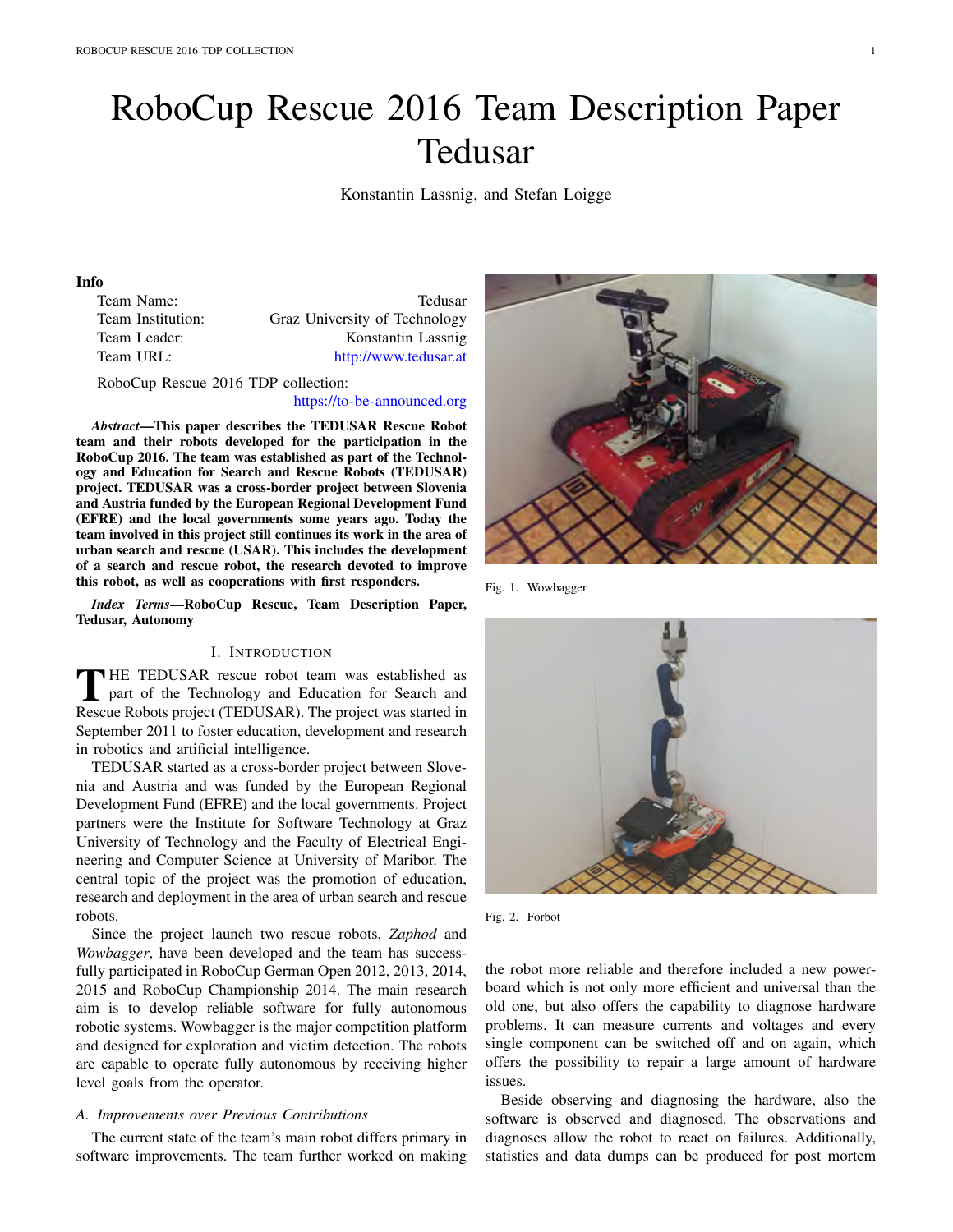analysis. Thus useful improvements for future versions of the robot can be derived from this data. Another major advancement is the localization and mapping in 3D, which is essential to detect all kinds of obstacles. The 3D environment is further processed to detect objects of interest which are important to understand the environment. Last but not least some new operator capabilities were added for easily commanding the robot for special movements.

Apart from these improvements, a second robot was developed which will demonstrate manipulation capabilities.

#### II. SYSTEM DESCRIPTION

This section includes detailed descriptions of used hardware and software components of both robots.

#### *A. Hardware*

As stated before, two different robots are used. The first one is called *Wowbagger* and the component list can be found in table I. It is the major platform and used for almost all tasks except manipulation. The other robot has a different component table  $II$  and is specialized for manipulation on even terrain, based on the Forbot platform and equipped with a Schunk robotic arm.

*1) Mesa Element Robot: Wowbagger* is based on the MESA Element tracked robot. It is able to overcome steps which is an advantage compared to the *Forbot*. Special tank-shaped tracks allow it to pass stairs and overcome obstacles of up to 170 mm. The robot easily traverses most structures in the NIST arena because of his low center of mass. The robot weighs 35 kg and can reach a speed of up to 3.2 km/h. A payload of up to 55 kg can be mounted on the robot. It is able to carry a robotic arm. The original tracks had to be changed because they where not durable enough.

*2) Forbot:* The second robot is based on the Roboterwerk Forbot, which is a 6-wheel, skid-steered platform and weighs 20 kg.

*3) Manipulation:* The rescue robot *Forbot* is equipped with a robotic arm manufactured by Schunk called Powerball. The Powerball arm is a 6 DOF robotic arm and can handle up to 6 kg of payload. Currently the team is working on a semiautonomous manipulation software to perform the shoring task and this can further be used to open doors and to deliver goods. The software is based on the ROS framework MoveIt [1].

*4) Sensors for Navigation and Localization:* The navigation system is based on multiple different sensors. The measurements are analyzed to estimate the 6D position of the robot and find the best path for exploration.

*•* Odometry:

The robots have built in wheel encoders. They are used to calculate current velocity of each track of the robots to perform low level motion control. The wheel encoders are used in conjunction with other measurements for localization.

*•* Laser Range Finder:

In order to generate a map and to perform local obstacle avoidance the laser range finder (LRF) sensor Hokuyo UTM-30LX with maximum range of 30 m is used. The LRF is part of the so called laser alignment system. It allows to align the laser scan in 2 dimensions. The team has build an aluminum construction comprising two smart servo motors (Robotis Dynamixel RX-24F) that provide roll and pitch joints for the alignment of the laser scan. Using the laser alignment system ensured to receive consistent and reliable measurements from the laser scanner. Details on the laser alignment system and on experimental evaluation can be found in [2].

*•* RGB-D Camera:

Both robots are equipped with the Asus Xtion. The sensor is mounted on pan-tilt unit also called sensor head system which offers better coverage of the area independent of the robot position. The RGB-D sensor is used for victim detection, distance measurements, obstacle detection and providing visual information of the environment. It is also feed into the elevation mapping algorithm to find drivable ground.

*•* Inertial Measurement Unit:

For gaining information of robot rotations, the inertial measurement unit (IMU) from XSense version MTi is used. It gives precise information on robot roll, pitch and yaw rotations. The information is used for horizontal alignment of the laser range finder.

*5) Model Based Diagnosis:* Dependability and robustness are major issues in safety-critical applications such as urban search and rescue. Therefore, *Wowbagger* includes a hardware diagnosis board controllable by ROS-based robot systems. This board is designed to monitor the power consumption of individual system parts. It can measure current and voltage of each branch, and it is possible to turn each branch on or off. Using such a board allows to remotely initiate a power down/up cycle on different parts of the robot, e.g. sensor, base. Therefore, the robot is able to hard reset a crashed sensor autonomously.

#### *B. Software*

As an operating system, Ubuntu 14.04 and ROS Indigo are used, due to their proven stability and wide range of package availability. The full list of external software used can be seen in table VII.

*1) Map generation/printing:* Maps are generated using the Simultaneous Localization And Mapping (SLAM) opensource ROS package hector\_slam [3]. The package provides a fast implementation of a solution to the SLAM problem based on laser scan measurements. It does not depend on odometry measurements and works very robustly in the RoboCup rescue environments.

Arena features and found victims are stored and tracked by a self-made object detection system. It handles autonomously found or manually added features during the run. The system is described in more detail in Section II-B2.

The map, detected objects, and found victims are stored as a GeoTIFF file using the hector geotiff node. Special plug-ins extend the node to connect it to the object detection system.

*2) Sensors for Victim Identification:* The object detection system was developed to reliably detect victims, regions with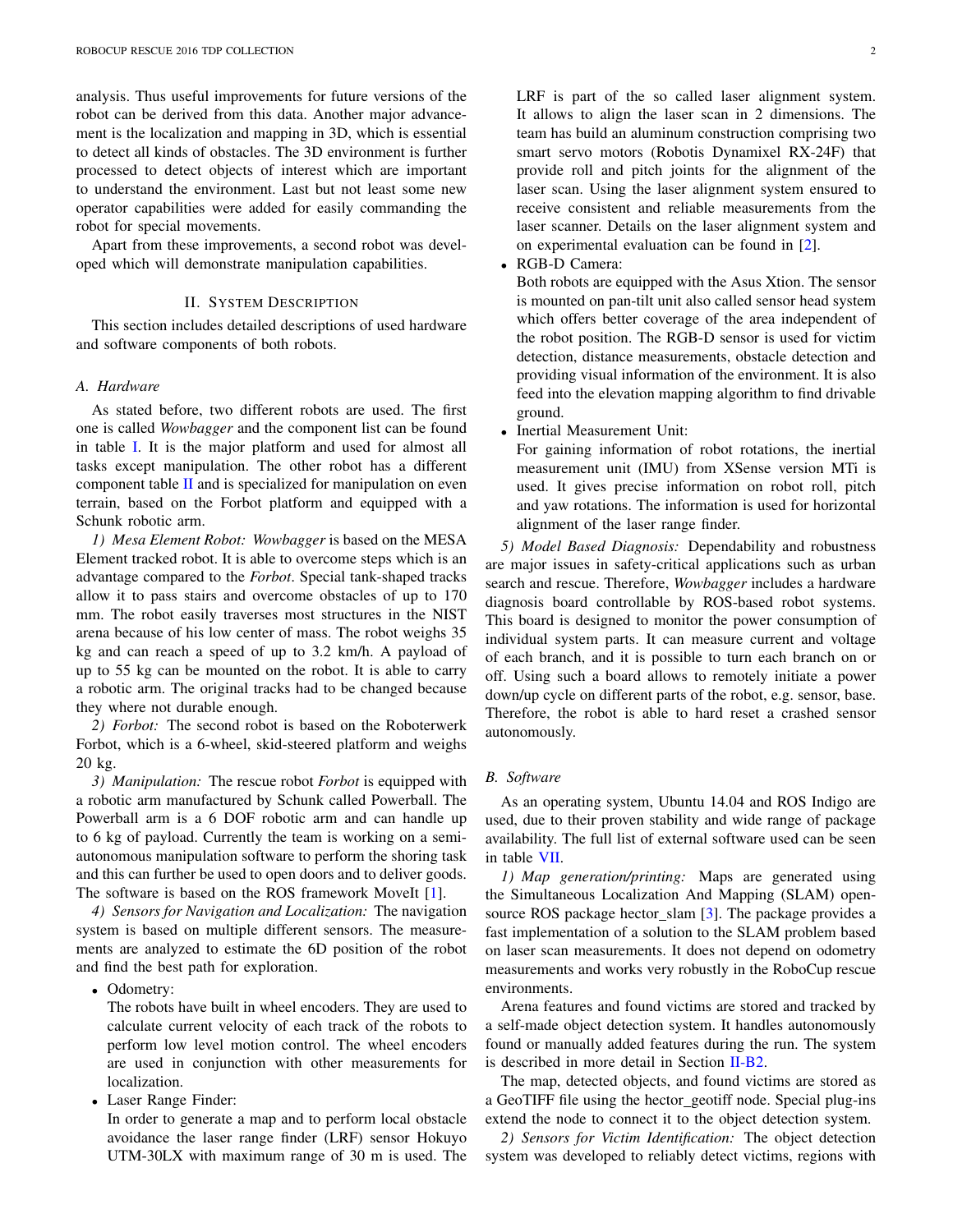higher risk and other relevant objects in the rescue arena. It is able to handle different sensor sources. Moreover, it deals with uncertainties in the measurements and the position estimation using filter approaches [4]. In real disaster areas the rescue robot is used to reduce risks of human rescue teams and increase their performance. The robot's ability to detect different objects and record them in a map plays an important role. With this knowledge, rescue forces are better able to prepare themselves and use appropriate equipment to rescue victims.

The object detection system comprises the components feature detector, feature registration and tracking, object fusion and object classifier.

*•* Feature Detection:

The first step in the object identification process is the feature detection. The output of different sensors is analyzed to detect different signs of life and other interesting properties of objects, called features. The position of each detected feature is estimated and a scoring is computed. Currently feature types based on vision, thermal-image, depth-image and gas are supported.

In order to cover the area of the arena in a smart way the robot uses an algorithm to focus on objects of interrest by using the sensor head. The custom made sensor head has two degrees of freedom (DOF) to extent the field of view of the robot. It consists of two powerful smart servo motors from Robotis (Dynamixel RX-64). This pan-tilt unit can also be moved manually by the operator using a game-pad.

*•* Vision:

The rescue robot is equipped with the RGB-D sensor Asus Xtion, placed on top of the sensor head. The images are analyzed to detect objects of interest like hazmat signs, QR codes and victim related features like faces and skin color. Hazmat labels are detected using color histograms and SURF matching as described in [5]. When the robot is further evaluating one image e.g. for deciding if a victim is in sight or not, an external deep convolutional neural network is triggered. This CNN was trained with over 1500 victim images and based on the pretrained Overfeat CNN [6].

*•* Thermal Image:

Thermal images are used to detect the body temperature of victims. To measure heat the thermal camera Mirco-Epsilon TIM-160 (a small thermal camera, which allows to measure exact temperature) is used. The images from the thermal camera are analyzed to detect heated areas. The position and the size of the detected heat source is computed using the knowledge about the structure of the environment defined by the mapping algorithms.

*•* Depth Image:

The RGB-D sensor Asus Xtion collects 3D information about the environment. This information is used to analyze the structure of the arena. The detection of voids inside the arena allows the robot to improve the search for buried people. In addition the depth image is used to detect movements from potential victims and to build up 3D map.

*•* Gas Measurements:

Gas measurements are taken by the Dynament RN 6894A gas sensor. It is able to detect carbon dioxide, propane and methane. Gas measurements are used for the life-sign detection and to identify highly explosive regions. The ability to measure different gases makes the detection of a human victim more accurate. Therefore, the gas sensor measures over the whole operational time of the robot. This allows the robot to detect higher gas concentrations in the area. In relation to certain limits the system is capable to identify highly explosive regions, regions with a too low oxygen level and indications for human respiration.

*•* Feature Registration and Tracking:

In the second step all detected features are registered and tracked over time [7]. Every detected life sign is assigned to an already existing feature track or added as a new track. The score, position, size, volume and likelihood of the feature track is updated. The feature tracker is designed to deal with different types of environment models including moving or static features. Due to the fact that victims are not moving in the RoboCup Rescue arena the tracker is configured to assume static features.

*•* Feature Fusion and Object Classification:

The last step is the feature fusion and object classification. The feature fusion combines nearby feature tracks to objects based on their scoring and following a few simple rules. Some feature types (e.g. heat) can be shared among multiple objects, other feature types (e.g. face) can only belong to a single object.

The combined objects are analyzed in the object classification. Based on its feature tracks each object is assigned to one of the defined types. The output of this final computation are different types of objects. This allows the system to distinguish between objects which should be stored autonomously and signed into the map (e.g. qr codes), detections which should be examined in detail (e.g. heated-void) and targets that should be reported to the operator (e.g. victims, dangers). Victims are a collection of different life signs. The operator interface is able to report and visualize found features and objects.

*3) Model Based Diagnosis:* To guarantee dependability and robustness the robot uses different observers and a diagnosis engine for determining errors and repair plans. Observers are software entities that observe particular properties of the system. A diagnosis model, which is a logic-based description of the systems correct behavior, is used needed for the diagnosis engine. The diagnosis engine combines the observed information and the diagnosis model for model-based reasoning to be able to derive the root cause of problems. The obtained diagnosis together with the observations is used by the repair engine to autonomously recover from failure.

# *C. Communication*

The communication between the operator station and the robot is established using a wireless network. The connection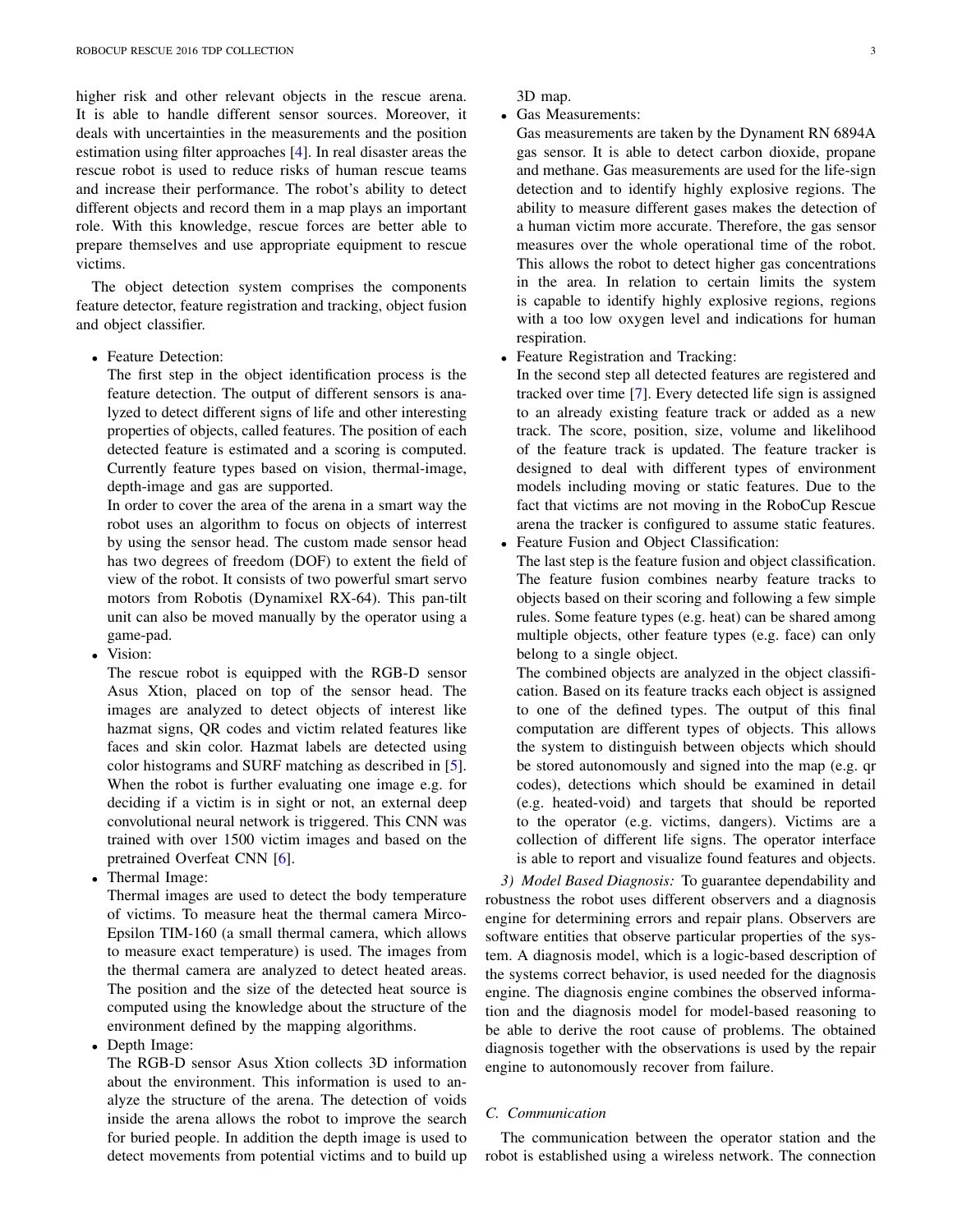is established between the access points on the robot and the operator's computer. The used hardware is able to work within the 2.4 GHz and the 5 GHz frequency range. The properties of the communication can be seen in table IV.

#### *D. Human-Robot Interface*

The Human-Robot Interface (HRI) is used for teleoperation and supervised control of the robot. The interface is based on the RQT visualization framework. This ROS framework allows to easily load different plug-ins to customize a clear user interface. The visualization includes the map, the robot state and the position of objects of interest. In addition two image streams are visualized, showing the current thermal and RGB camera view. The camera streams are overlaid by additional perception information, this is helpful to see things faster and to understand what the robot does. Different buttons are provided to interact with the robot and adapt the operation mode from full teleoperation to full autonomy. In full autonomous mode buttons to confirm, ignore or go closer to victims are available. In this mode the robot starts the mission and only reports back if really necessary. In teleoperation mode the operator can use the interface to register victims on the map and directly drive the robot with the game-pad.

## III. APPLICATION

#### *A. Set-up and Break-Down*

The operator station consists of one compact case including operator laptop, game-pad, headset and mouse. This allows for easy transport and fast set-up / break-down of all components. After switching on the laptop, the operator can establish a connection to the rescue robot and start the mission. The operator station can be operated with external power supply or in battery mode. The case includes a power cable to enable an easy connection to external power sources.

# *B. Mission Strategy*

The robot systems are designed to be used in two operational modes. The first mode is the autonomous mode. In real disaster scenarios there is a lag of rescuers and autonomous robots can help saving life where time is crucial. Autonomous robots are more independent and one operator can operate multiple robots in parallel on the disaster site. Second one is the teleoperation mode where multiple robots can be operated by a single operator. Teleoperation is designed to allow the operator to teleoperate multiple robots with the same operator station. The goal was to design a teleoperation that is easy to use even without any knowledge on robotics.

#### *C. Experiments*

The robot teleoperation mode was tested by fire fighters, this helped us to understand where usability problems arise. The team performs training for RoboCup competitions in NIST rescue arena in our laboratories. Monthly testing and training days are performed under competition conditions.

#### *D. Application in the Field*

An active cooperation with the responders has allways been a central aim of the TEDUSAR project. The exchange between researchers and responders is important to understand the responders requirements on technology and to increase the acceptance of new technologies. As part of this cooperation team TEDUSAR with their robots participated in different emergency respond exercises organized by the responders. During the exercises different impressions of potential practical application of robots and their sensors at real disaster sites are received.

The robot Zaphod participated in the international forest fire exercise at Soboth, Austria in 2012. The exercise was organized by the EU-founded project GOAL [8]. The robot was used to explore the forest and detect remaining blazes as well as smoldering fires.

In 2013 the team participated in a tunnel emergency exercise. The selected scenario was an accident of a minivan transporting hazardous materials and a coach in a tunnel. The exercise was conducted in the street tunnel Loiblpass located at the border between Slovenia and Austria. The task was to provide remote reconnaissance from the disaster site inside the tunnel.

Another tunnel emergency exercise was arranged inside the Plabutsch mountain in 2014. Together with colleagues from the FH Aachen the team performed a tunnel mapping exercise.

With the current project  $\overline{R}$  as the team also contributes to the integration of robotics for already established emergency force institutions.

#### IV. CONCLUSION

Team TEDUSAR was established as part of a cross-boarder project between Slovenia and Austria. Today the team continues to work in the field of urban search and rescue and participates in RoboCup events as well as in emergency exercises with first responders. In this paper, the current state for *Wowbagger* (the major research robot) and the new *Forbot* robot extended for manipulation, is shown in detail.

In the last years of RoboCup, we learned a lot about software and hardware design. These days it's not difficult to get a robot up and running, but making it reliable is very hard to achieve. We also learned that a good foundation is necessary for further development, otherwise you will always be distracted by problems burried somewhere in the system. Our team is very curious about the changes to the competition and is hoping to see an ongoing improvement of robotics for rescue purposes.

# APPENDIX A

#### TEAM MEMBERS AND THEIR CONTRIBUTIONS

- *•* Konstantin Lassnig Team Leader, Software Design
- Jakob Auer **Arm Control**, Manipulation
- Alexander Buchegger Software Design
- Stefan Imlauer Software Design
- *•* Stefan Loigge Mechanical, Electrical, Software Design
	- Peter Lorenz Image Processing<br>
	Clemens Mühlbacher Software Design
	- Clemens Mühlbacher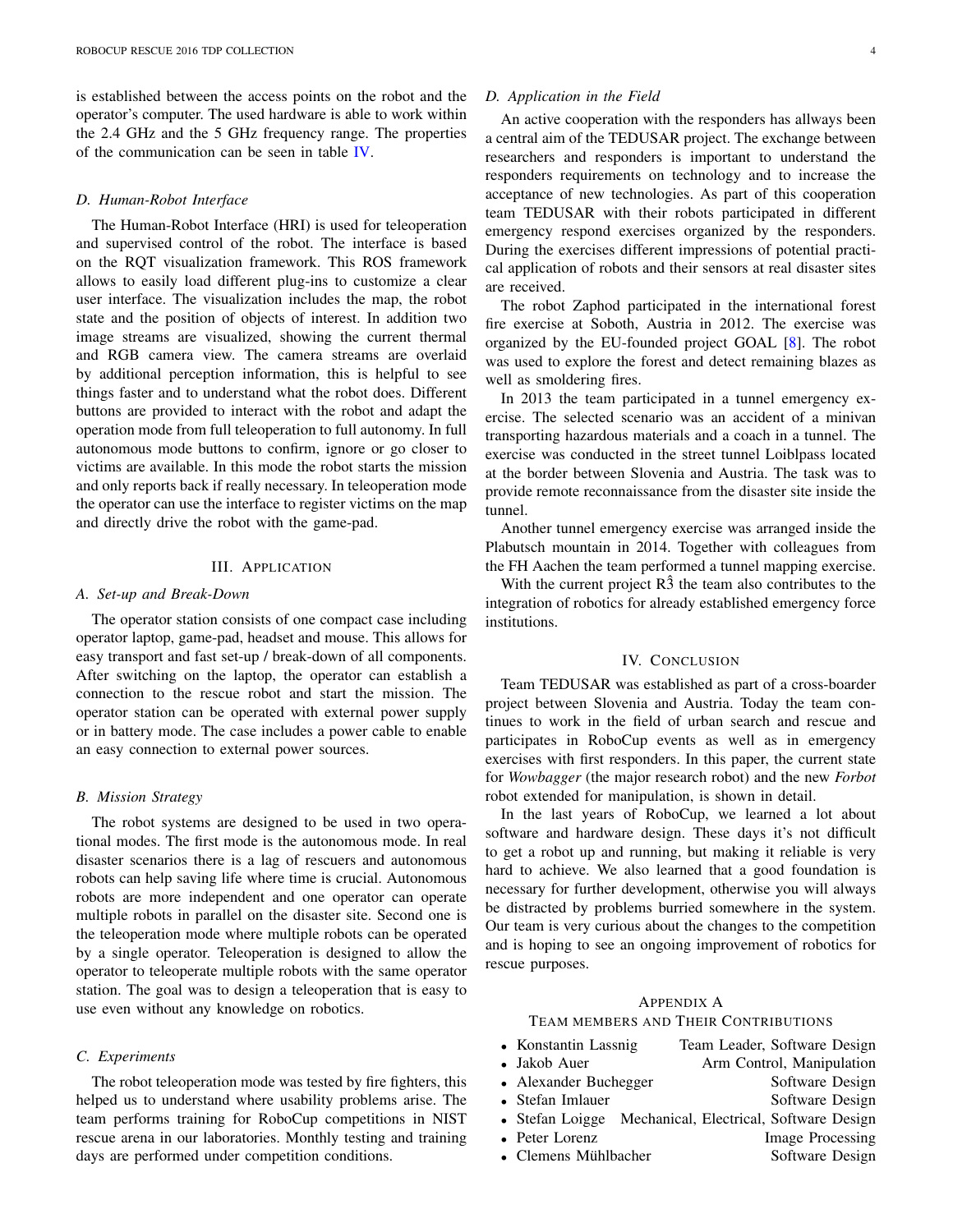TABLE I GROUND SYSTEM

| Attribute                                    | Value                                 |
|----------------------------------------------|---------------------------------------|
| Name                                         | Wowbagger                             |
| Locomotion                                   | tracked                               |
| System Weight                                | $40 \text{ kg}$                       |
| Weight including transportation case         | $55$ kg                               |
| Transportation size                          | $0.8 \times 0.6 \times 0.8 \text{ m}$ |
| Typical operation size                       | $0.76 \times 0.53 \times 0.75$ m      |
| Unpack and assembly time                     | $30 \text{ min}$                      |
| Startup time (off to full operation)         | $10 \text{ min}$                      |
| Power consumption (idle/ typical/ max)       | ?/200/300 W                           |
| Battery endurance (idle/ normal/ heavy load) | $? / 120 / 90$ min                    |
| Maximum speed (flat/ outdoor/ rubble pile)   | $1/1/-$ m/s                           |
| Payload (typical, maximum)                   | $10/20$ kg                            |
| Support: set of bat. chargers total weight   | $7.5 \text{ kg}$                      |
| Support: set of bat. chargers power          | 800 W (100-240 V AC)                  |
| Support: Charge time batteries (80%/100%)    | $- / 180$ min                         |
| Support: Additional set of batteries weight  | $6\ \mathrm{kg}$                      |
| Any other interesting attribute              |                                       |
| Cost                                         | 50,000 USD                            |

TABLE II MANIPULATION SYSTEM

| Attribute                                      | Value                                 |
|------------------------------------------------|---------------------------------------|
| Name                                           | Forbot                                |
| Locomotion                                     | wheeled                               |
| System Weight                                  | $?$ kg                                |
| Weight including transportation case           | $?$ kg                                |
| Transportation size                            | ? x ? x ? m                           |
| Typical operation size (Depending on arm pose) | $0.7 \times 0.5 \times 0.9 \text{ m}$ |
| Unpack and assembly time                       | $2 \text{ min}$                       |
| Startup time (off to full operation)           | $?$ min                               |
| Power consumption (idle/ typical/ max)         | $?$ / ? / ? W                         |
| Battery endurance (idle/ normal/ heavy load)   | $?$ / ? / ? min                       |
| Maximum speed (flat/ outdoor/ rubble pile)     | $4/1$ / - m/s                         |
| Payload (typical, maximum)                     | $?$ / $?$ kg                          |
| Arm: maximum operation height                  | $1.15 \; \mathrm{m}$                  |
| Arm: payload at full extend                    | ? $kg$                                |
| Support: set of bat. chargers total weight     | $?$ kg                                |
| Support: set of bat. chargers power            | 325 W (100-240V AC)                   |
| Support: Charge time batteries (80%/100%)      | $?$ / ? min                           |
| Support: Additional set of batteries weight    | $?$ kg                                |
| Any other interesting attribute                | $\mathcal{P}$                         |
| Cost                                           | ? USD                                 |

• Julia Nitsch High Level Control<br>• Gerald Steinbauer Advisor • Gerald Steinbauer

> APPENDIX B LISTS

#### *A. Systems List*

Specifications of the robots Wowbagger and Forbot are listed in table I and table II. Information about the operator box and the communication to each robot can be found in table III and table IV.

# *B. Hardware Components List*

Detailed information about the hardware used for Wowbagger are listed in table V, and about Forbot in table VI.

# *C. Software List*

Both robots are using the same operating system and basic software components, see table VII.

TABLE III OPERATOR STATION

| Attribute                                    | Value                          |
|----------------------------------------------|--------------------------------|
| Name                                         |                                |
| System Weight                                | $4.5 \text{ kg}$               |
| Weight including transportation case         | $4.5 \text{ kg}$               |
| Transportation size                          | $0.5 \times 0.4 \times 0.15$ m |
| Typical operation size                       | $0.5 \times 0.4 \times 0.15$ m |
| Unpack and assembly time                     | 1 min                          |
| Startup time (off to full operation)         | $5 \text{ min}$                |
| Power consumption (idle/ typical/ max)       | $-1 - 140$ W                   |
| Battery endurance (idle/ normal/ heavy load) | $-1$ - 1 3 h                   |
| Any other interesting attribute              |                                |
| Cost                                         | 2000 USD                       |

TABLE IV RADIO COMMUNICATIONS USED

| <b>Frequency</b>          | <b>Channel/Band</b>     | Power (mW) |
|---------------------------|-------------------------|------------|
| $2.4$ GHz - $802.11b/g/n$ | $1-13/54-240$ Mbit/s    | 40         |
| $5.0$ GHz - 802.11a/n     | 36-54 / 54-240 Mbit/s   | 40         |
| 5.0 GHz - $802.11a/n$     | 100-140 / 54-240 Mbit/s | 40         |

| <b>TABLE V</b> |                                    |  |
|----------------|------------------------------------|--|
|                | HARDWARE COMPONENTS LIST WOWBAGGER |  |

| Part                    | Brand & Model          | Unit Price     | Num. |
|-------------------------|------------------------|----------------|------|
| Robot base incl.        | mesa robotics element  | EUR 30,000     |      |
| Drive motors,           |                        |                |      |
| Drive gears,            |                        |                |      |
| Drive encoder.          |                        |                |      |
| Motor drivers           |                        |                |      |
| <b>Batteries</b>        |                        |                |      |
| <b>Battery Chargers</b> |                        |                |      |
| DC/DC                   | tracopower             | <b>EUR 75</b>  |      |
| Computing Unit          | Spectra Mini PC        | EUR 1.600      |      |
| WiFi                    | Netgear R6300          | <b>EUR 150</b> | 2    |
| <b>IMU</b>              | xsens MTi              | EUR 1,000      |      |
| Cameras                 | <b>Asus Xtion</b>      | <b>EUR 100</b> |      |
| Infrared Camera         | thermoIMAGER TIM 160   | EUR 4,000      |      |
| LRF                     | <b>HOKUYO UTM-30LX</b> | EUR 4,500      |      |
| $CO2$ Sensor            | Dynament RN6894A       |                |      |
| Rugged Operator Laptop  | Lenovo                 | EUR 1.600      |      |

TABLE VI HARDWARE COMPONENTS LIST FORBOT

| Part                   | Brand & Model             | Unit Price     | Num.                        |
|------------------------|---------------------------|----------------|-----------------------------|
| Robot base incl.       | <b>Roboterwerk Forbot</b> | EUR?           |                             |
| Drive motors,          |                           |                | 2                           |
| Drive gears,           |                           |                | $\overline{c}$              |
| Drive encoder.         |                           |                | $\mathfrak{D}$              |
| Motor drivers.         |                           |                |                             |
| Battery chargers,      |                           |                |                             |
| <b>Batteries</b>       |                           |                |                             |
| DC/DC converter        | tracopower                | <b>EUR 75</b>  |                             |
| CAN interface          | <b>PEAK PCAN-USB</b>      | <b>EUR 195</b> | $\mathcal{D}_{\mathcal{L}}$ |
| Computing Unit         | Lenovo laptop             | EUR ?          |                             |
| WiFi                   |                           | $EUR$ ?        |                             |
| LRF                    | <b>SICK LMS100</b>        | EUR 3,500      |                             |
| 6-Axis Robot Arm       | <b>Schunk Powerball</b>   | EUR?           |                             |
| Gripper                | Schunk WSG 50             | EUR?           |                             |
| Rugged Operator Laptop | Lenovo                    | EUR 1,600      |                             |